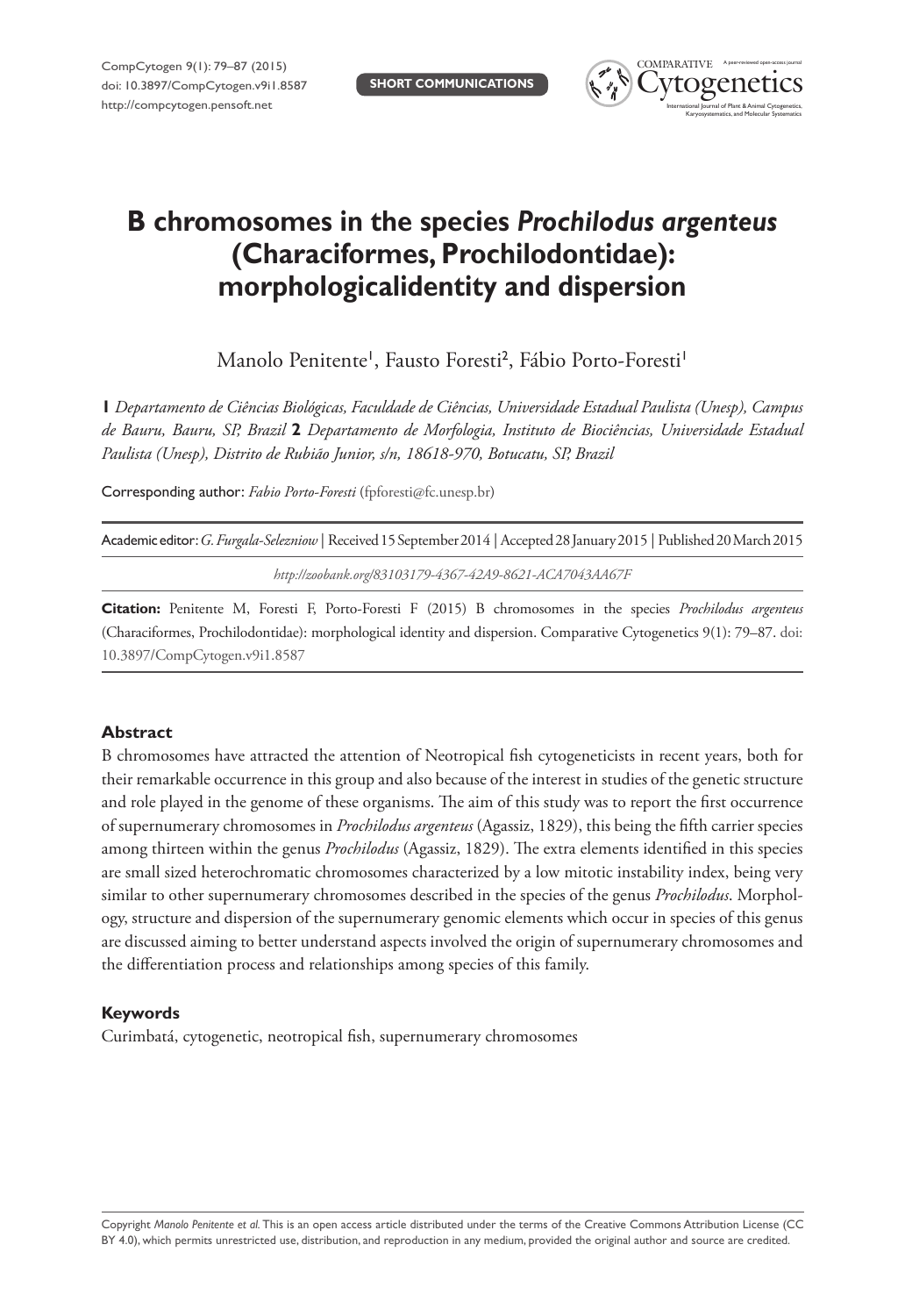### **Introduction**

Among the Characiformes fish, representatives of the family Prochilodontidae are distinguished by their abundance in the environments in which they occur, by their wide distribution in South America and the high migratory capacity displayed by the species of this group of organisms (Castro 1990, Sivasundar et al. 2001, Turner et al. 2004). According to Castro and Vari (2004) the family Prochilodontidae consists of three genera: *Prochilodus* (Agassiz, 1829), *Semaprochilodus* (Fowler, 1941), and *Ichthyoelephas* (Posada Arango, 1909), which include thirteen, six and two species, respectively. This family can be easily distinguished from other Characiformes families through a distinct set of morphological characters (Castro 1990), and fishes of the genus *Prochilodus* can be highlighted as a pioneer group in studies of B chromosomes among Neotropical fishes.

Besides the conservative karyotype formulae found among representatives of the genus *Prochilodus*, variation in the chromosome number can be observed among species due to the occurrence of supernumerary chromosomes. Among seven species of this genus, the occurrence of B chromosomes has been identified and described in four species, present in *Prochilodus lineatus* Valenciennes, 1836 (Pauls and Bertollo 1983), *Prochilodus nigricans* (Agassiz, 1829) (Pauls and Bertollo 1990, Venere et al. 1999), *Prochilodus brevis* (Steindachner, 1874) (Pauls and Bertollo 1990) and *Prochilodus mariae* Eigenmann, 1922 (Oliveira et al. 2003), but not occurring in cells of *Prochilodus argenteus* (Agassiz, 1829), *Prochilodus costatus* (Valenciennes, 1850) and *Prochilodus vimboides* (Kner, 1859), as described by Pauls and Bertollo (1990).

In this paper we describe for the first time the occurrence of supernumerary chromosomes in *P. argenteus*, identifying its similarity with the extra genomic elements characteristic of this group. The description of the occurrence of supernumerary chromosomes in this species, besides addressing structural and morphological aspects, has also broadened the knowledge of aspects involved in the differentiation, evolution and relationships among species of the genus *Prochilodus*.

#### **Material and methods**

In this study 29 individuals of the species *P. argenteus* (Table 1) resulting from crosses performed in the fish farm Projeto Peixe, Cravinhos – SP, Brazil, involving matrices derived from natural population of the São Francisco River, captured near Três Marias – MG, Brazil, were analyzed. The procedures for collection, maintenance and analysis of the fish were performed in accordance with the international protocols on animal experimentation followed by the Universidade Estadual Paulista. Morphometric and meristic data were taken following Castro and Vari (2004) and specimens were deposited at Laboratório de Biologia e Genética de Peixes fish collection, Universidade Estadual Paulista, Botucatu, SP. Vouchers of the used material are described in Table 1.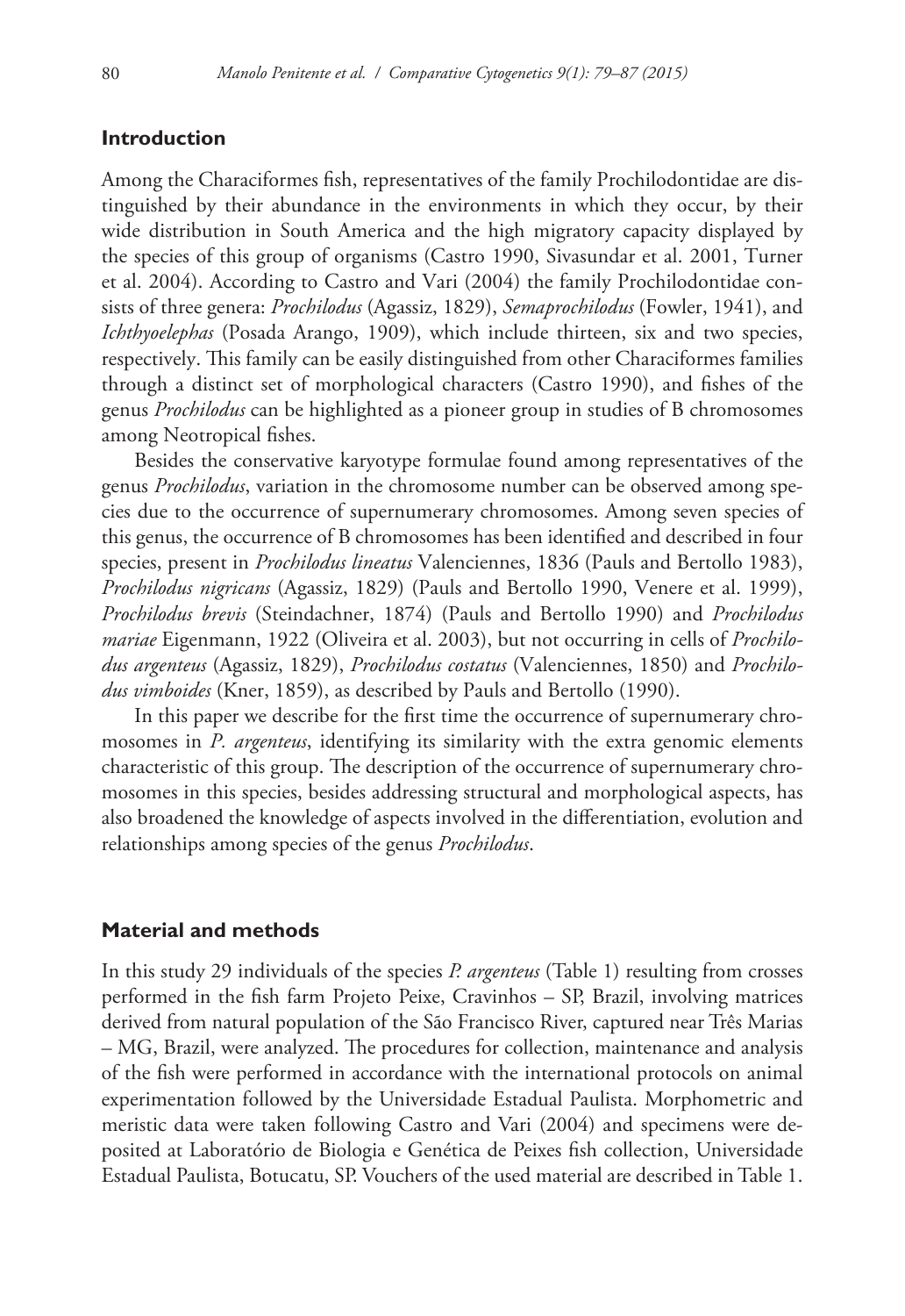| Specimen       | Number of B per cell     |                          |                          |                          | <b>MB</b>      | N                  | MI    |
|----------------|--------------------------|--------------------------|--------------------------|--------------------------|----------------|--------------------|-------|
| identification | 0 <sub>B</sub>           | 1B                       | 2B                       | 3B                       |                |                    |       |
| 4170           | 30                       | ÷,                       | ÷,                       | $\overline{\phantom{m}}$ | 0 <sub>B</sub> | 30                 | 0.000 |
| 4172           | $\mathbf{1}$             | 12                       | $\overline{\phantom{a}}$ | $\frac{1}{2}$            | 1B             | 13                 | 0.157 |
| 4173           | 30                       | $\overline{\phantom{m}}$ |                          |                          | 0B             | 30                 | 0.000 |
| 4175           | 30                       | $\overline{\phantom{a}}$ | $\overline{\phantom{m}}$ | $\overline{\phantom{m}}$ | 0 <sub>B</sub> | 30                 | 0.000 |
| 4176           | $\mathfrak{Z}$           | 27                       | $\overline{\phantom{a}}$ | $\overline{\phantom{m}}$ | 1B             | 30                 | 0.200 |
| 4177           | $\mathbf{1}$             | 29                       |                          |                          | 1B             | 30                 | 0.034 |
| 4178           | $\frac{1}{2}$            | $\mathbf{1}$             | 29                       | ÷                        | 2B             | 30                 | 0.036 |
| 4180           | 5                        | 25                       | ÷,                       | $\frac{1}{2}$            | 1B             | 30                 | 0.337 |
| 4181           | $\frac{1}{2}$            | 30                       |                          |                          | 1B             | 30                 | 0.000 |
| 4182           | $\overline{\phantom{a}}$ | $\mathfrak{2}$           | 28                       | $\frac{1}{2}$            | 2B             | 30                 | 0.065 |
| 4183           | $\mathfrak{2}$           | 12                       | ÷,                       | $\frac{1}{2}$            | 1B             | 14                 | 0.294 |
| 4184           | ä,                       | 15                       | $\overline{\phantom{a}}$ | ٠                        | 1B             | 15                 | 0.000 |
| 4188           | 30                       | $\overline{\phantom{a}}$ | $\overline{\phantom{a}}$ | $\overline{\phantom{m}}$ | 0B             | 30                 | 0.000 |
| 4189           | 30                       | $\frac{1}{2}$            | $\overline{\phantom{a}}$ | $\overline{\phantom{m}}$ | 0B             | 30                 | 0.000 |
| 4190           | $\mathbf{1}$             | 15                       | ÷,                       |                          | 1B             | 16                 | 0.133 |
| 4250           | $\overline{4}$           | 26                       | ÷                        | ٠                        | 1B             | 30                 | 0.274 |
| 4251           | 30                       | ÷,                       | $\overline{\phantom{a}}$ | $\overline{\phantom{a}}$ | 0B             | 30                 | 0.000 |
| 4252           | ä,                       | 14                       | $\overline{\phantom{a}}$ | ٠                        | 1B             | 14                 | 0.000 |
| 4253           | 30                       | ÷,                       | $\overline{\phantom{a}}$ | $\overline{\phantom{m}}$ | 0 <sub>B</sub> | 30                 | 0.000 |
| 4254           | $\mathbf{1}$             | 11                       | ÷,                       | $\overline{\phantom{a}}$ | 1B             | 12                 | 0.173 |
| 4256           | ÷,                       | $\overline{2}$           | 15                       | $\overline{\phantom{a}}$ | 2B             | 17                 | 0.111 |
| 4257           | 25                       | ÷,                       |                          | $\overline{\phantom{m}}$ | 0B             | 25                 | 0.000 |
| 4258           | ÷,                       | $\mathbf{1}$             | 13                       | $\overline{\phantom{m}}$ | 2B             | 14                 | 0.072 |
| 4259           | 30                       | ä,                       | ä,                       | $\frac{1}{2}$            | 0B             | 30                 | 0.000 |
| 4260           | $\overline{2}$           | 28                       | ÷,                       | L,                       | 1B             | 30                 | 0.136 |
| 4261           | $\overline{\phantom{a}}$ | $\overline{\phantom{m}}$ | $\overline{4}$           | 26                       | 3B             | 30                 | 0.082 |
| 4262           | 3                        | 15                       | $\overline{\phantom{a}}$ | $\overline{\phantom{a}}$ | 1B             | 18                 | 0.337 |
| 4263           | 30                       |                          | $\frac{1}{2}$            | -                        | 0B             | 30                 | 0.000 |
| 4264           | $\mathbf 1$              | 13                       | ÷,                       | $\overline{\phantom{m}}$ | 1B             | 14                 | 0.152 |
|                |                          |                          |                          |                          |                | $X_{\overline{M}}$ | 0,136 |

**Table 1.** B chromosome frequency and Mitotic Instability index (MI) of somatic cells in *P. argenteus*.

(MB) modal number of B chromosomes, (N) number of metaphases analyzed, (MI) Mitotic Instability index,  $(\mathbf{X}_\text{MI})$  average MI among individuals with supernumerary chromosomes.

Chromosome preparations involved previous use of mitosis stimulation (Lozano et al. 1988, Oliveira et al. 1988) followed by cell suspension preparations using kidney tissue fragments of the individuals, according to the protocol proposed by Foresti et al. (1981). The karyotype organization was performed according to the method of Levan et al. (1964), using images processed by Adobe Photoshop CS5 program. To quantify the Mitotic Instability index (MI) the method of Pardo et al. (1995) was used. Active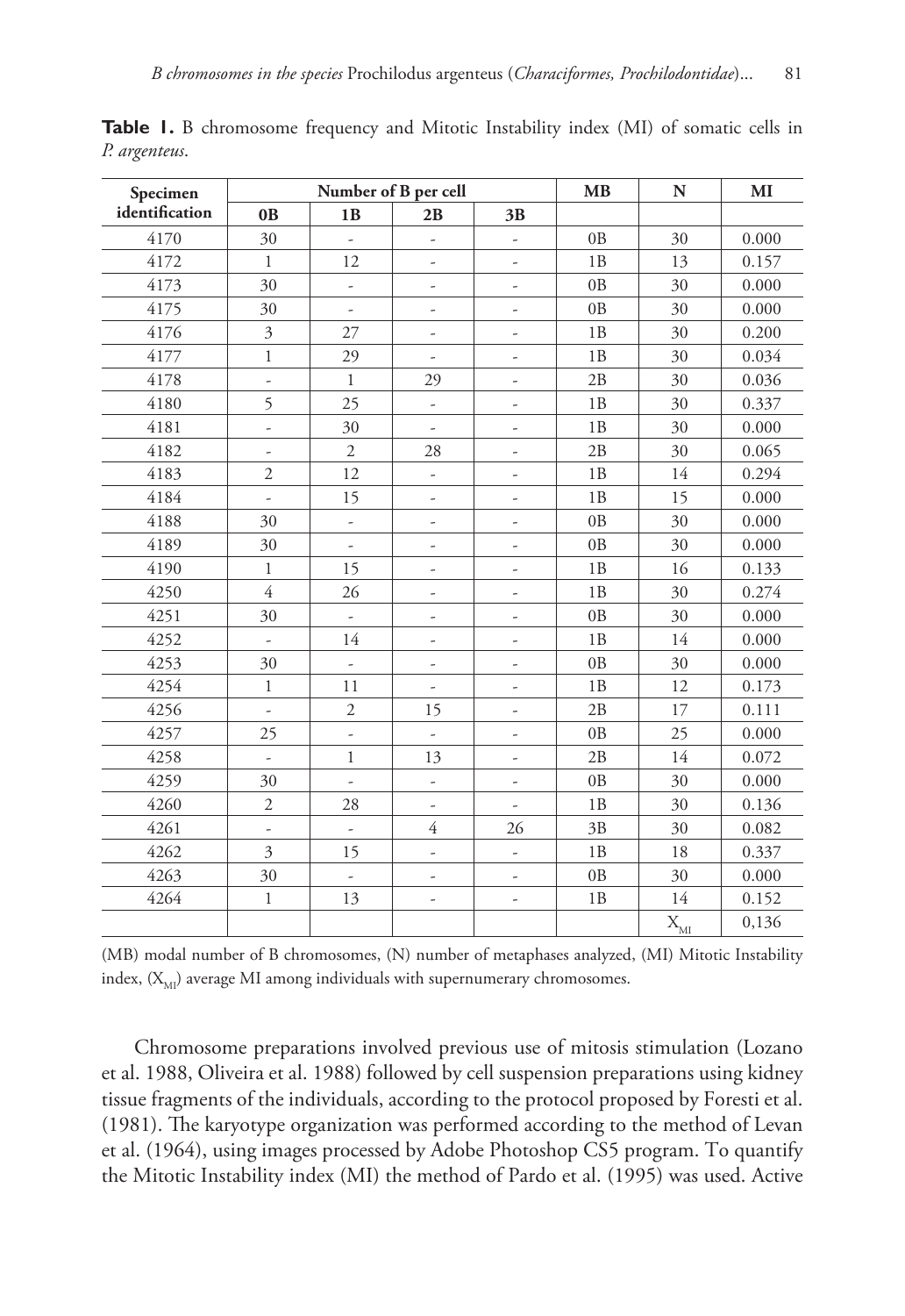nucleolar regions (NOR) in metaphase chromosomes were identified by using silver nitrate staining (Howell and Black 1980) and the detection of constitutive heterochromatin (C-banding) was performed according to Sumner (1972).

Chromosomal mapping of ribosomal genes was performed with the technique of fluorescent *in situ* hybridization (FISH) according to Pinkel et al. (1986) using 5S and 18S rDNA probes obtained by PCR (Polymerase Chain Reaction) from genomic DNA of *P. argenteus*. Primers A (5\_-TACGCCCGATCTCG TCCGATC-3\_) and B (5\_-CAGGCTGGTATGGCCGTAAGC-3\_) (Pendás et al. 1994) were used to obtain the 5S probe, and NS1 (5\_-GTAGTCATATGCTTGTCTC-3\_) and NS8 (5\_-TC-CGCAGGTTCACCTACGGA-3\_) according White et al. (1990), to obtain the 18S rDNA probe. The 5S probe was labeled with biotin-dUTP and the 18S probe was labeled with Digoxigenin-dUTP (Roche) by PCR, according to the manufacturer's instructions. The preparations were stained with DAPI (4-6-diamidino-2-phenylindole) and examined in a fluorescence light microscope (BX 50, Olympus) equipped with an Olympus Q-color 5 digital camera. The photomicrographs were obtained using Q-Capture Pro 5.1.1.14 software.

# **Results and discussion**

Cytogenetic analysis performed on specimens of *Prochilodus argenteus* revealed the diploid number of  $2n = 54$  and fundamental number of 108 for this species, with a karyotype composed of meta and submetacentric chromosome types (Figure 1). No morphological differentiation between males and females was detected, confirming data published by Pauls and Bertollo (1983, 1990), Hatanaka and Galleti Jr. (2004) and, more recently by Voltolin et al. (2013). This karyotype identity, also present in other species already described is a conserved feature in the genus *Prochilodus*, and it may be identified also among the components of related groups (Galetti Jr. et al. 1994, Arai 2011). Among the 29 individuals analyzed the presence of up to three B chromosomes was observed, with a modal number in metaphases analyzed between zero and one B chromosome (Table 1, Figure 2), being that 14 individuals presented one B chromosome, four presented two B chromosomes and a single specimen carried three B chromosomes. Ten individuals were not carriers of supernumerary chromosomes in their cells in this sample.

One of the first descriptions of B chromosomes in Neotropical fish refers to additional chromosomes found in *P. lineatus* by Pauls and Bertollo (1983). Since then this species has been one of the most widely used in studies on the origin, inheritance and maintenance of these chromosomes in fish. Moreover, the occurrence of supernumerary chromosomes was also described in other species within the genus *Prochilodus* (Pauls and Bertollo 1990, Venere et al. 1999, Oliveira et al. 2003), adding to this list the species *P. argenteus* taken in this work. The number of studied species thus highlights this genus as one of the most representative and significant among Neotropical fishes concerning with the occurrence and study of these extra elements.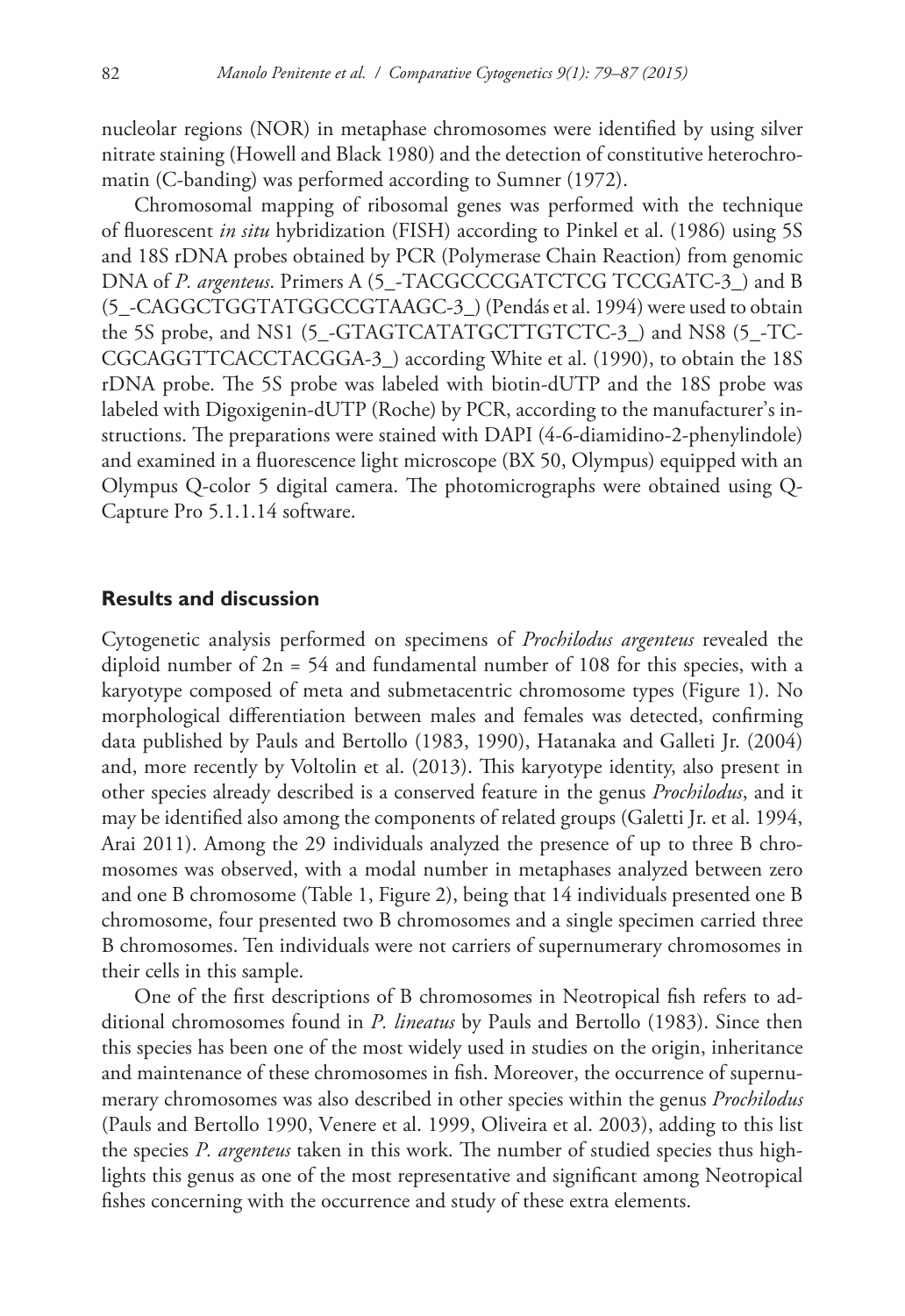

**Figure 1.** Karyotype of *P. argenteus* (2n=54 chromosomes). In the inset, three B chromosomes and the NOR bearing pair.



**Figure 2.** Metaphase plates of *P. argenteus* showing a cell of individual without B chromosomes (**a**); in individual presenting one B chromosome (**b**); cell presenting two B chromosomes (**c**); and cell presenting tree B chromosomes indicated by arrows  $(d)$ . Bar = 10  $\mu$ m.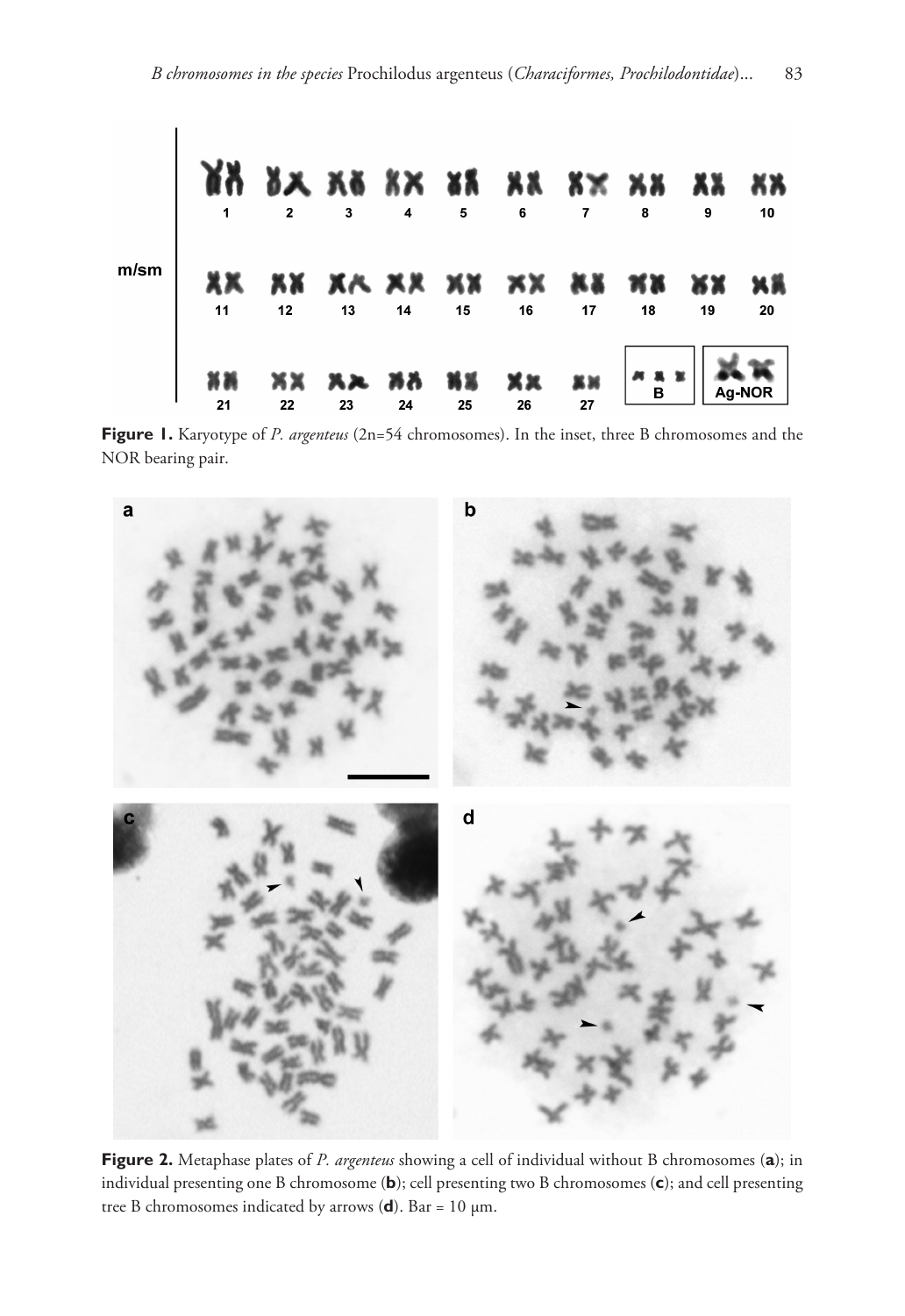The supernumerary genomic elements found in this species can be easily identified in metaphasic cells due to their small size when compared with the chromosomes of the standard complement, usually heterochromatic, but presenting diverse and complex patterns of heterochromatin distribution (Figure 3). Such microchromosomes generally representing the metacentric type revealed no NOR mark after silver nitrate staining. Similarly, analysis of *in situ* hybridization using 5S and 18S rDNA probes did not reveal the presence of these genes in the supernumerary chromosomes (Figure 4). Visible signs of hybridization were observed in sinteny in one pair of chromosomes in the normal complement, as previously reported by Hatanaka and Galleti Jr. (2004) and Voltolin et al. (2013).

An interesting feature of B chromosomes present in the carrier species of this genus is the identification as completely or partially heterochromatic microchromosomes, which exhibit expressive inter and intra-individual number variation (Table 1). A higher frequency of variation is found in *P. lineatus*, which includes individuals without B chromosomes as well as others with up to nine supernumerary elements (Voltolin et al. 2011). In other carrier species the frequency of occurrence is less wide-ranging, with zero to three in *P. mariae* (Oliveira et al. 2003) and from zero to two in *P. brevis* and *P. nigricans* (Pauls and Bertollo 1990, Venere et al. 1999). It can be considered that the particularity of these genomic elements that do not follow the Mendelian segregation laws in meiosis could determine their independent nature, providing different ways of influence to their accumulation or disappearance during the evolutionary process.

The occurrence of homoplasy could be considered to explain the origin of morphologically similar genomic elements in species of the same biological group. Thus, the existence of specific chromosomes bearing structural elements capable of originating extra chromosomes in an ancestral form could act in an independent way and give rise to supernumerary chromosomes found today in some of these species. However, it can be also considered the idea of a common origin of these elements in all species of the genus from an ancestral carrier, followed by the loss in some species during the diversification process.

The rate of mitotic instability (MI) calculated from individuals with supernumerary revealed a mean value of 0.136 (Table 1). In studying the variation of MI in *P. lineatus*, Cavallaro et al. (2000) observed a decrease of 0.486 to 0.004 among individuals between the years 1979 to 1989, suggesting the occurrence of a stabilizing trend in the population studied. Comparison of the above results with the mean value of MI found in *P. argenteus* in the present study (MI = 0.136) permits the inference that the low values of instability in the sample analyzed in this work presents could be an indicative that the species is developing the stabilization of B chromosomes in somatic cells in the course of next generations.

The great similarity found in morphology, size, heterochromatic nature and frequency of B chromosomes of *P. argenteus* with those of other species in the genus *Prochilodus*, described as microchromosomes and, in general, totally heterochromatic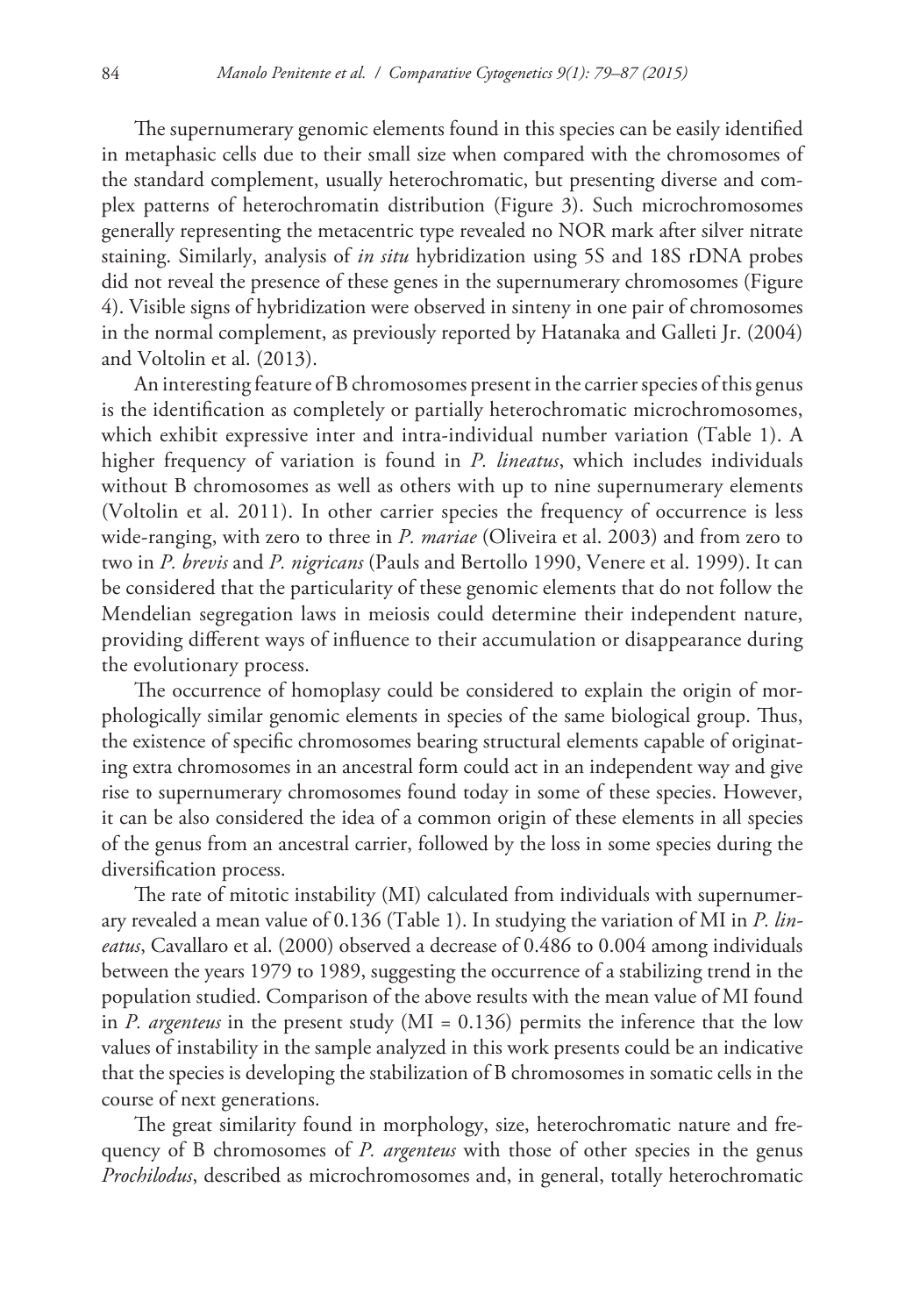

**Figure 3.** C-banding in metaphases plates of *P. argenteus* showing the distribution of heterochromatin in B chromosomes. Different cells showing one B chromosome (**a**); two B chromosomes (**b**); and tree B chromosomes indicated by arrows (**c**). Bar = 10 µm.



**Figure 4.** Fluorescent *in situ* hybridization using probes of 5S (green) and 18S (red) rDNA in metaphasic cells of *P. argenteus*, carrying one B chromosome (**a**) and two B chromosomes (**b**), indicated by arrows. FISH marked segments are visualized only on the NOR bearing chromosomes. Bar =  $10 \mu m$ .

(Pauls and Bertollo 1983, 1990, Venere et al. 1999, Oliveira et al. 2003, Voltolin et al. 2013) can identify patterns of origin and dispersion of these genomic elements in this group of organisms. The morphological and structural analyses of these extra elements in the genus *Prochilodus* could suggest a possible common mechanism of origin which would manifest independently in the species of this genus, and then would follow their own paths of differentiation and evolution.

# **Acknowledgements**

The authors are grateful to Suely Marlene Rodrigues from Projeto Peixe fish farm for providing fish samples used in the present work. Funds supporting this study were provided by Fundação de Amparo à Pesquisa do Estado de São Paulo (FAPESP).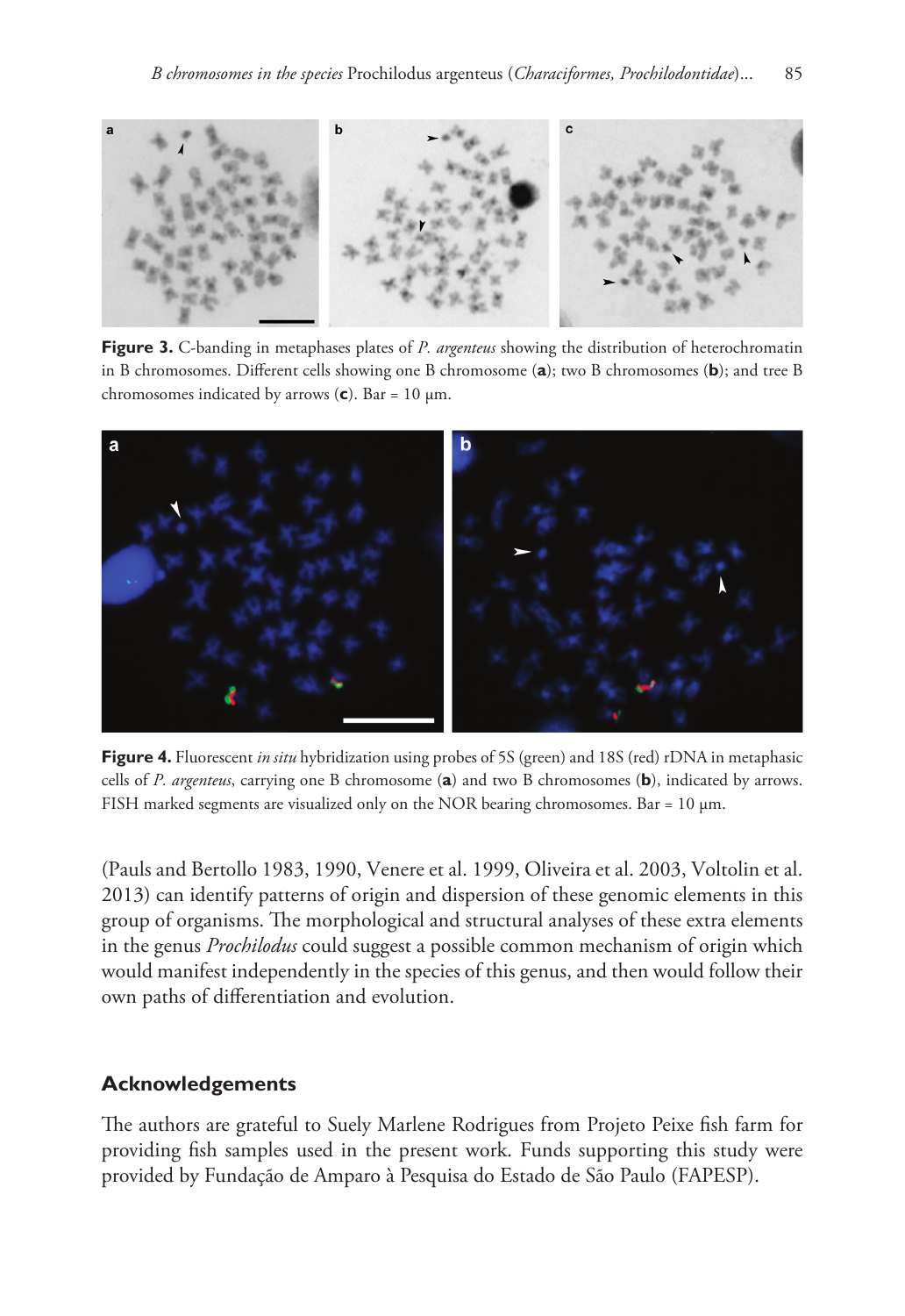#### **References**

- Arai R (2011) Fish karyotypes: A check list. Springer Tokyo, Berlin, Heidelberg, New York, 340 pp.
- Castro RMC (1990) Revisão taxonômica da família Prochilodontidae (Ostariophisy, Characiformes). PhD thesis. IB-USP, São Paulo, 293 pp. [In Portuguese]
- Castro RMC, Vari PR (2004) Detritivores of the South American fish family Prochilodontidae (Teleostei, Ostariophysi, Characiformes): A phylogenetic and revisionary study. Smithsonian Contributions to Zoology 622: 1–189. [doi: 10.5479/si.00810282.622](http://dx.doi.org/10.5479/si.00810282.622)
- Cavallaro ZI, Bertollo LAC, Perfectti F, Camacho JPM (2000) Frequency increase and mitotic stabilization of a B chromosome in fish *Prochilodus lineatus.* Chromosome Research 8: 627–634. [doi: 10.1023/A:1009242209375](http://dx.doi.org/10.1023/A:1009242209375)
- Foresti F, Almeida-Toledo LF, Toledo-Filho AS (1981) Polymorfic nature of nucleous organizer regions in fishes. Cytogenetics and Cell Genetics 31: 137–144. [doi: 10.1159/000131639](http://dx.doi.org/10.1159/000131639)
- Galetti Jr. PM, Bertollo LAC, Moreira-Filho O (1994) Trends in chromosome evolution of Neotropical characiform fishes. Caryologia 47: 289–298. [doi: 10.1080/00087114.19-](http://dx.doi.org/10.1080/00087114.19%C2%AD94.10797307) [94.10797307](http://dx.doi.org/10.1080/00087114.19%C2%AD94.10797307)
- Hatanaka T, Galetti Jr. PM (2004) Mapping of the 18S and 5S ribosomal RNA genes in the fish *Prochilodus argenteus* Agassiz, 1829 (Characiformes, Prochilodontidae). Genetica 122: 239–244. [doi: 10.1007/s10709-004-2039-y](http://dx.doi.org/10.1007/s10709-004-2039-y)
- Howell WM, Black DA (1980) Controlled silver-staining of nucleolus organizer regions with a protective colloidal developer: a 1-step method. Experientia 36: 1014–1015. [doi: 10.1007/](http://dx.doi.org/10.1007/BF01953855) [BF01953855](http://dx.doi.org/10.1007/BF01953855)
- Levan A, Fredga K, Sandbreg AA (1964) Nomenclature for centromeric position on chromosomes. Hereditas 52: 201–220. [doi: 10.1111/j.1601-5223.1964.tb01953.x](http://dx.doi.org/10.1111/j.1601-5223.1964.tb01953.x)
- Lozano R, Rejon CR, Rejon MR (1988) A method for increasing the number of mitoses avaliable for cytogenetic analysis in rainbow trout. Stain Technology 66: 335–338. [doi:](http://dx.doi.org/10.3109/10520298809107608) [10.3109/10520298809107608](http://dx.doi.org/10.3109/10520298809107608)
- Oliveira C, Almeida-Toledo LF, Foresti F, Toledo-Filho SA (1988) Supernumerary chromosomes, Robertsonian rearrangements and multiple NORs in *Corydoras aeneus*  (Pisces, Siluriformes, Callichthyidae). Caryologia 41: 227–236. [doi: 10.1080/00-](http://dx.doi.org/10.1080/00%C2%AD087114.1988.10797863) [087114.1988.10797863](http://dx.doi.org/10.1080/00%C2%AD087114.1988.10797863)
- Oliveira C, Nirchio M, Granado A, Levy S (2003) Karyotypic characterization of *Prochilodus mariae*, *Semaprochilodus kneri* and *S.laticeps* (Teleostei:Prochilodontidae) from Caicara del Orinoco, Venezuela. Neotropical Ichthyology 1: 47–52. [doi: 10.1590/S1679-](http://dx.doi.org/10.1590/S1679-62252003000100005) [62252003000100005](http://dx.doi.org/10.1590/S1679-62252003000100005)
- Pardo MC, Lopez-Leon MD, Vseras E, Cabrero J, Camacho JPM (1995) Mitotic instability of B chromosomes during embryo development in *Locusta migratoria*. Heredity 74: 164–169. [doi: 10.1038/hdy.1995.24](http://dx.doi.org/10.1038/hdy.1995.24)
- Pauls E, Bertollo LAC (1983) Evidence for a system of supranumerary chromosomes in *Prochilodus scrofa* Steindacher 1881 (Pisces, Prochilodontidae). Caryologia 36: 307–314. [doi: 10.1080/00087114.1983.10797671](http://dx.doi.org/10.1080/00087114.1983.10797671)